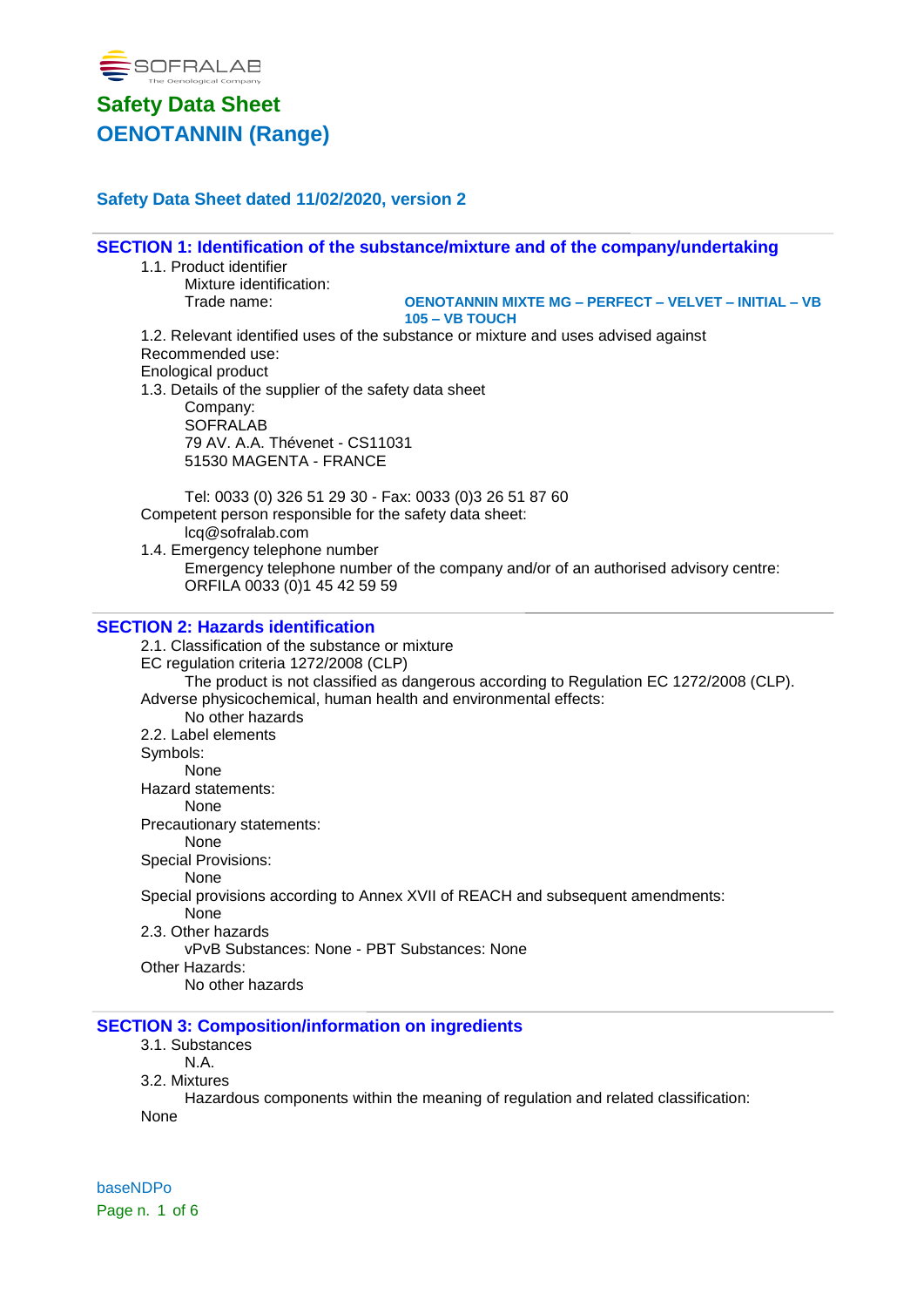

### **SECTION 4: First aid measures**

4.1. Description of first aid measures

In case of skin contact:

Wash with plenty of water and soap.

In case of eyes contact:

In case of contact with eyes, rinse immediately with plenty of water and seek medical advice. In case of Ingestion:

Do not under any circumstances induce vomiting. OBTAIN A MEDICAL EXAMINATION IMMEDIATELY.

In case of Inhalation:

Remove casualty to fresh air and keep warm and at rest.

- 4.2. Most important symptoms and effects, both acute and delayed None
- 4.3. Indication of any immediate medical attention and special treatment needed Treatment: None

### **SECTION 5: Firefighting measures**

- 5.1. Extinguishing media
	- Suitable extinguishing media:
	- Water.

Carbon dioxide (CO2).

Extinguishing media which must not be used for safety reasons: None in particular.

- 5.2. Special hazards arising from the substance or mixture Do not inhale explosion and combustion gases. Burning produces heavy smoke.
- 5.3. Advice for firefighters

Use suitable breathing apparatus .

Collect contaminated fire extinguishing water separately. This must not be discharged into drains.

Move undamaged containers from immediate hazard area if it can be done safely.

### **SECTION 6: Accidental release measures**

6.1. Personal precautions, protective equipment and emergency procedures Wear personal protection equipment. Remove persons to safety.

See protective measures under point 7 and 8.

6.2. Environmental precautions

Do not allow to enter into soil/subsoil. Do not allow to enter into surface water or drains. Retain contaminated washing water and dispose it.

In case of gas escape or of entry into waterways, soil or drains, inform the responsible authorities.

Suitable material for taking up: absorbing material, organic, sand

6.3. Methods and material for containment and cleaning up

- Wash with plenty of water.
- 6.4. Reference to other sections
	- See also section 8 and 13

### **SECTION 7: Handling and storage**

7.1. Precautions for safe handling

Avoid contact with skin and eyes, inhaltion of vapours and mists.

baseNDPo Page n. 2 of 6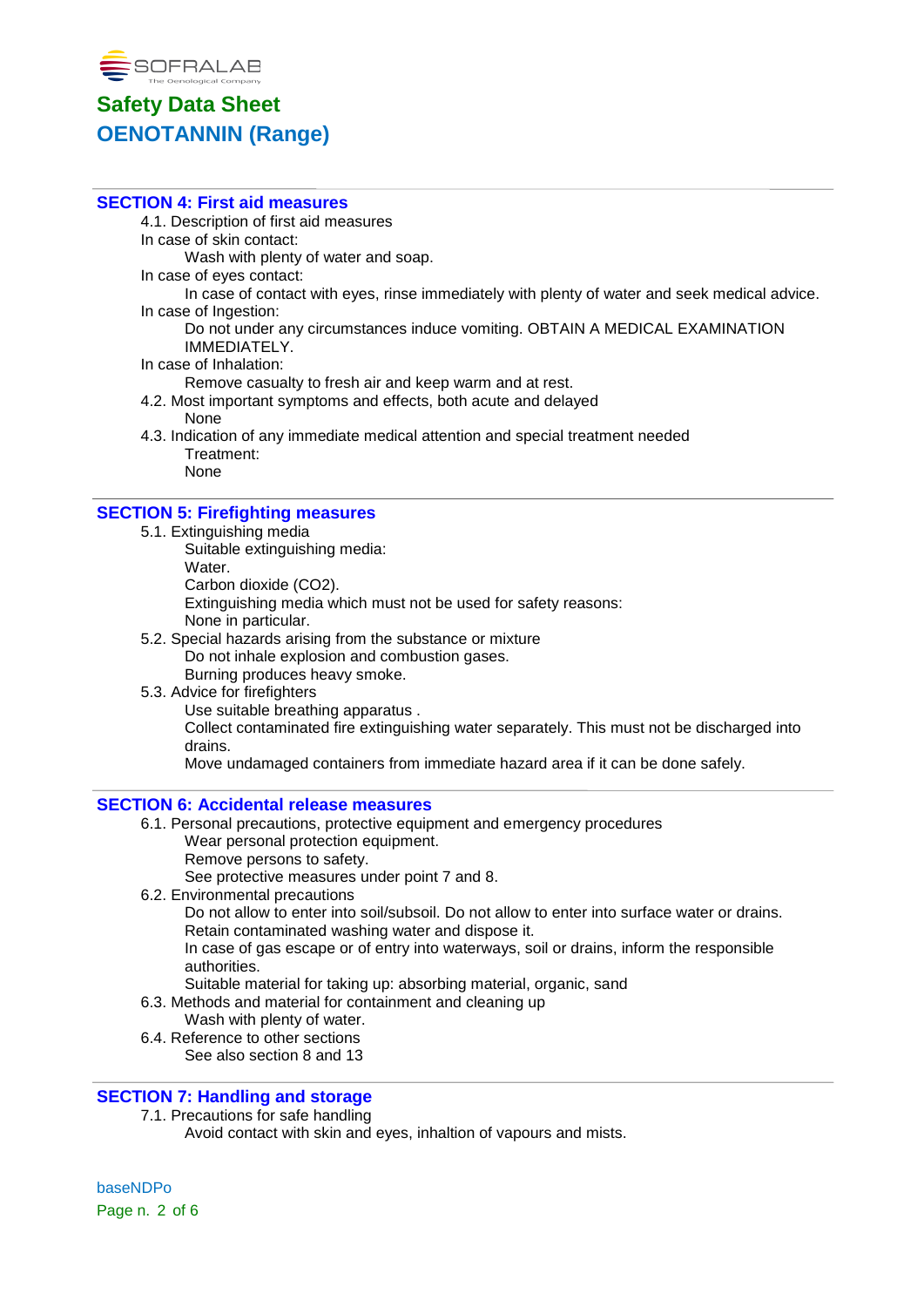

Do not eat or drink while working. See also section 8 for recommended protective equipment. 7.2. Conditions for safe storage, including any incompatibilities Keep away from food, drink and feed. Incompatible materials: None in particular. Instructions as regards storage premises: Adequately ventilated premises. 7.3. Specific end use(s) None in particular **SECTION 8: Exposure controls/personal protection** 8.1. Control parameters No occupational exposure limit available DNEL Exposure Limit Values N.A. PNEC Exposure Limit Values N.A. 8.2. Exposure controls Eye protection: Not needed for normal use. Anyway, operate according good working practices. Protection for skin: No special precaution must be adopted for normal use. Protection for hands: Not needed for normal use. Respiratory protection: Not needed for normal use. Thermal Hazards: None Environmental exposure controls: None Appropriate engineering controls: None

### **SECTION 9: Physical and chemical properties**

9.1. Information on basic physical and chemical properties

| mnomnation on basic priversal and chomnoal proportios |                |      |
|-------------------------------------------------------|----------------|------|
| Appearance and colour:                                | Brown powder   |      |
| Odour:                                                | Characteristic |      |
| Odour threshold:                                      | N.A.           |      |
| pH:                                                   | N.A.           |      |
| Melting point / freezing point:                       | N.A.           |      |
| Initial boiling point and boiling range: N.A.         |                |      |
| Solid/gas flammability:                               | N.A.           |      |
| Upper/lower flammability or explosive limits:         |                | N.A. |
| Vapour density:                                       | N.A.           |      |
| Flash point:                                          | N.A.           |      |
| Evaporation rate:                                     | N.A.           |      |
| Vapour pressure:                                      | N.A.           |      |
| Relative density:                                     | N.A.           |      |
| Solubility in water:                                  | 98%            |      |
| Solubility in oil:                                    | N.A.           |      |
| Partition coefficient (n-octanol/water): N.A.         |                |      |
| Auto-ignition temperature:                            | N.A.           |      |
| Decomposition temperature:                            | N.A.           |      |
|                                                       |                |      |

baseNDPo Page n. 3 of 6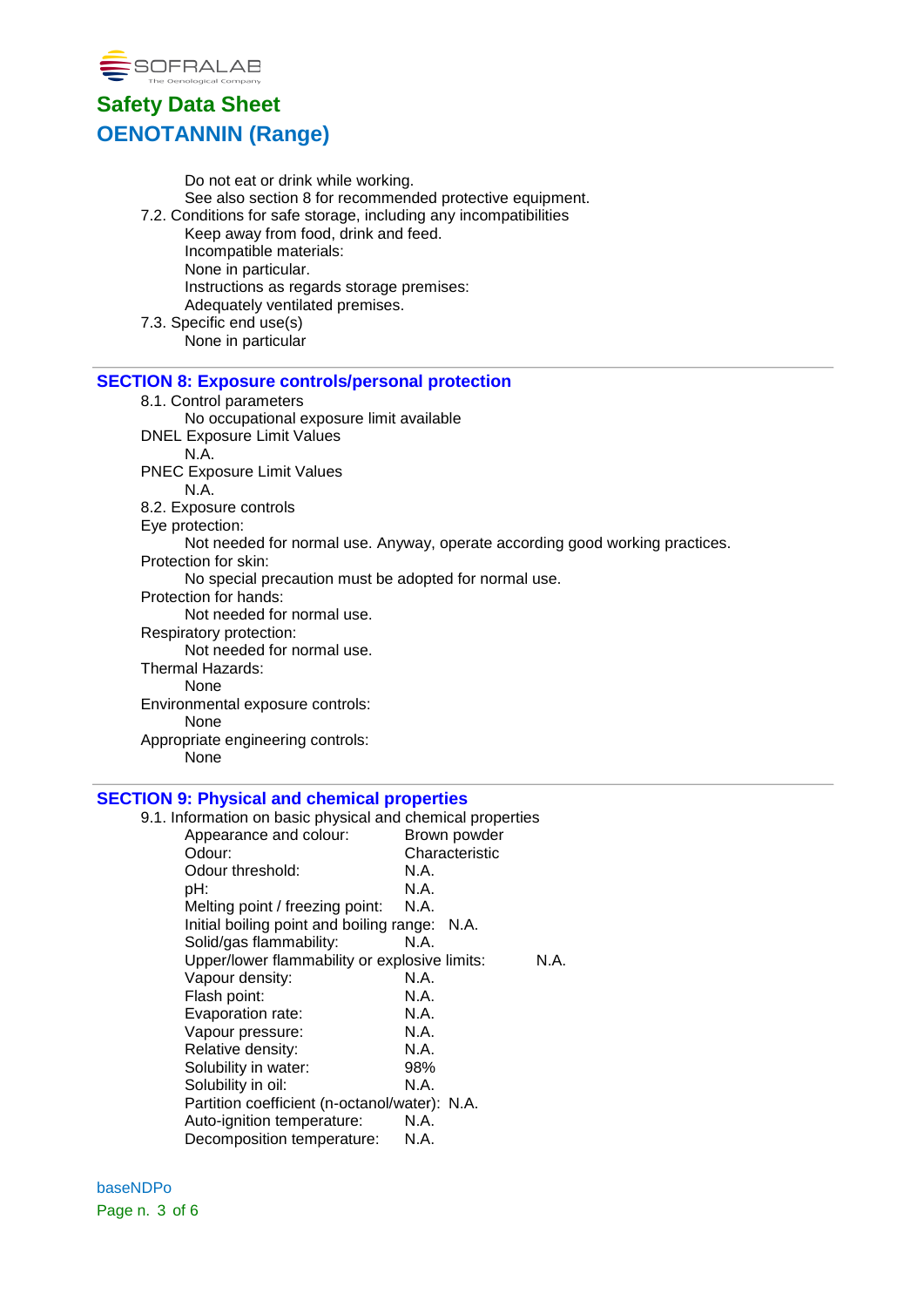

| Viscosity:             | N.A. |
|------------------------|------|
| Explosive properties:  | N.A. |
| Oxidizing properties:  | N.A. |
| 9.2. Other information |      |
| Miscibility:           | N.A. |
| Fat Solubility:        | N.A. |
| Conductivity:          | N.A. |
|                        | N A  |
|                        |      |

## **SECTION 10: Stability and reactivity**

- 10.1. Reactivity
- Stable under normal conditions
- 10.2. Chemical stability
	- Stable under normal conditions
- 10.3. Possibility of hazardous reactions None
- 10.4. Conditions to avoid Stable under normal conditions.
- 10.5. Incompatible materials None in particular.
- 10.6. Hazardous decomposition products None.

### **SECTION 11: Toxicological information**

- 11.1. Information on toxicological effects
- Toxicological information of the mixture:
	- N.A.
- Toxicological information of the main substances found in the mixture:
	- N.A.

If not differently specified, the information required in Regulation 453/2010/EC listed below must be considered as N.A.:

- a) acute toxicity;
- b) skin corrosion/irritation;
- c) serious eye damage/irritation;
- d) respiratory or skin sensitisation;
- e) germ cell mutagenicity;
- f) carcinogenicity;
- g) reproductive toxicity;
- h) STOT-single exposure;
- i) STOT-repeated exposure;
- j) aspiration hazard.

### **SECTION 12: Ecological information**

12.1. Toxicity

Adopt good working practices, so that the product is not released into the environment.

- 12.2. Persistence and degradability
- N.A.
- 12.3. Bioaccumulative potential
	- N.A.
- 12.4. Mobility in soil
	- N.A.
- 12.5. Results of PBT and vPvB assessment vPvB Substances: None - PBT Substances: None

baseNDPo Page n. 4 of 6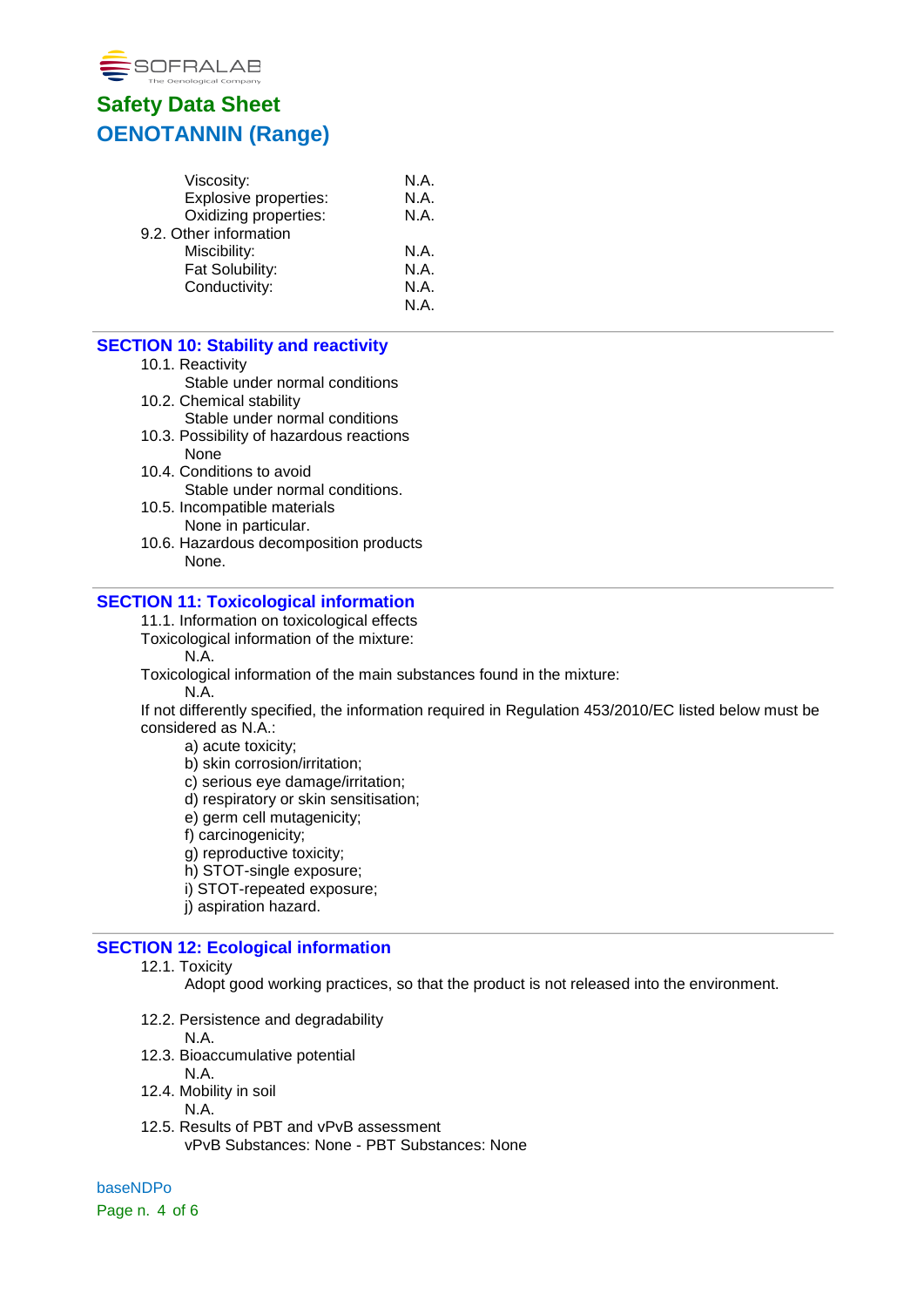

12.6. Other adverse effects None

### **SECTION 13: Disposal considerations**

13.1. Waste treatment methods Recover if possible. In so doing, comply with the local and national regulations currently in force.

### **SECTION 14: Transport information**

14.1. UN number

Not classified as dangerous in the meaning of transport regulations.

- 14.2. UN proper shipping name
- N.A.
- 14.3. Transport hazard class(es) N.A.
- 14.4. Packing group N.A.
- 14.5. Environmental hazards ADR-Enviromental Pollutant: N.A. IMDG-Marine pollutant: N.A.
- 14.6. Special precautions for user N.A.
- 14.7. Transport in bulk according to Annex II of MARPOL73/78 and the IBC Code N.A.

### **SECTION 15: Regulatory information**

15.1. Safety, health and environmental regulations/legislation specific for the substance or mixture Dir. 67/548/EEC (Classification, packaging and labelling of dangerous substances) Dir. 99/45/EC (Classification, packaging and labelling of dangerous preparations) Dir. 98/24/EC (Risks related to chemical agents at work) Dir. 2000/39/EC (Occupational exposure limit values) Dir. 2006/8/EC Regulation (EC) n. 1907/2006 (REACH) Regulation (EC) n. 1272/2008 (CLP) Regulation (EC) n. 790/2009 (ATP 1 CLP) and (EU) n. 758/2013 Regulation (EU) n. 453/2010 (Annex I) Regulation (EU) n. 286/2011 (ATP 2 CLP) Regulation (EU) n. 618/2012 (ATP 3 CLP) Regulation (EU) n. 487/2013 (ATP 4 CLP) Regulation (EU) n. 944/2013 (ATP 5 CLP) Restrictions related to the product or the substances contained according to Annex XVII Regulation (EC) 1907/2006 (REACH) and subsequent modifications: Restrictions related to the product: No restriction. Restrictions related to the substances contained: No restriction. Where applicable, refer to the following regulatory provisions : Directive 2003/105/CE ('Activities linked to risks of serious accidents') and subsequent amendments. Regulation (EC) nr 648/2004 (detergents). 1999/13/EC (VOC directive)

Provisions related to directives 82/501/EC(Seveso), 96/82/EC(Seveso II):

baseNDPo Page n. 5 of 6